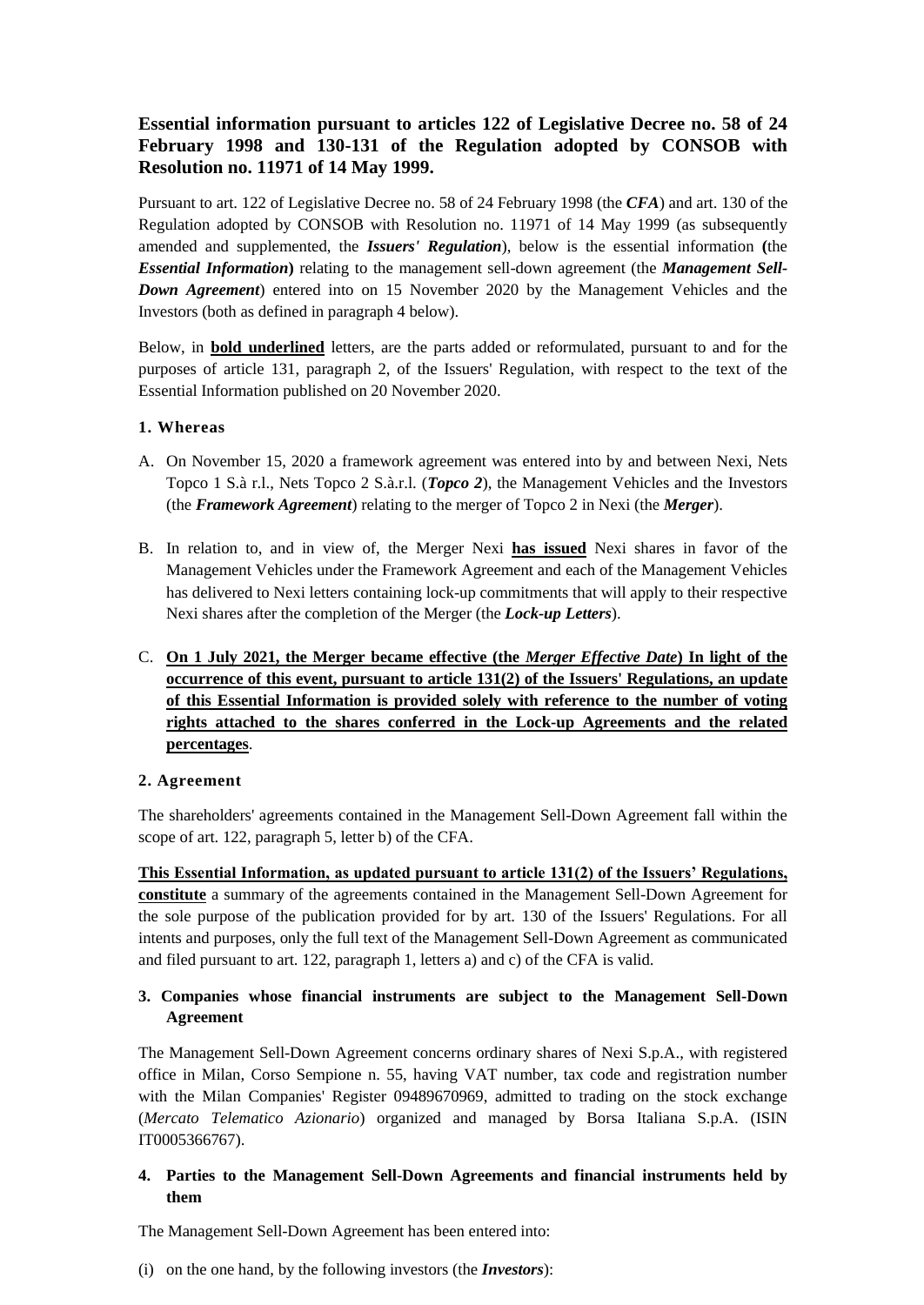a. AB Europe (Luxembourg) Investment S.à r.l, a limited liability company (*société a responsabilité limitée*) incorporated under Luxembourg law, having its registered office at 2 4, rue Beck, L 1222 Luxembourg, registered in the Luxembourg Trade and Companies Register (*Registre de Commerce et des Sociétés*) under number B218765 (*AB Europe*) and indirectly controlled, ultimately, by Advent International Corporation, a company incorporated under Delaware law, with registered office at 800 Boylston Street Suite 3300, Boston MA 021996179510555, registered at the Central Registration Depository under number 105673.

The Nexi shares held by AB Europe as a result of the completion of the Merger **are** equal to no. **51,946,525**, attributing equal voting rights, and representing approximately 5.0**2**% of the corporate capital of Nexi.

b. Eagle (AIBC) & CY SCA, a partnership limited by shares (*société en commandite par actions*) incorporated under Luxembourg law, with registered office at 2 4, rue Beck, L 1222 Luxembourg, registered with the Luxembourg Trade and Companies Register (*Registre de Commerce et des Sociétés*) under number B211906 (*Eagle*) and indirectly controlled, ultimately, by Bain Capital Private Equity (Europe) LLP, a company incorporated under the law of the United Kingdom, with registered office at 11th Floor 200 Aldersgate Street, London, England, EC1A 4HD, registered with the competent register under number OC380135.

The Nexi shares held by Eagle as a result of the completion of the **are** equal to no. 78,**621,315**, attributing equal voting rights, and representing approximately **7.60**% of the corporate capital of Nexi.

c. Evergood H&F Lux S.à r.l., a limited liability company *(société a responsabilità limitée*) incorporated under Luxembourg law, with registered office in boulevard F.W. Raiffeisen, 15, L 2411 Luxembourg, Grand Duchy of Luxembourg, registered in the Luxembourg Trade and Companies Register (*Registre de Commerce et des Sociétés*) under number B225755 (*Evergood*) and indirectly controlled, ultimately, by H&F Corporate Investors VIII Ltd, a company incorporated under the law of the Cayman Islands, with registered office at 27 Hospital Road, George Town, Grand Cayman, KY1-9008, Cayman Islands, registered in the Luxembourg Trade and Companies Register (*Registre de Commerce et des Sociétés*) under number IT-288406.

The Nexi shares held by Evergood as a result of the completion of the Merger **are** equal to no. **257,599,903**, giving equal voting rights, and representing approximately **24.90**% of the corporate capital of Nexi.

(ii) on the other hand, by the following management vehicles (the *Management Vehicles***):**

a. Bamboh Co Investments ApS, a limited liability company incorporated under the laws of Denmark, with registered office in Kristen Bernikows Gade 6, 2, 1105 København K, Denmark, registered at the Centrale Virksomhedsregister under number 39797909 (*Bamboh*).

The Nexi shares held by Bamboh as a result of the completion of the Merger **are** equal to no. **2,945,736**, attributing equal voting rights, and representing approximately **0.28**% of the corporate capital of Nexi.

b. EmpCo A/S, a joint-stock company incorporated under the laws of Denmark, with registered office in Lautrupbjerg 10, 2750 Ballerup, Denmark, registered at the *Centrale Virksomhedsregister* under number 40779078 (*Empco*).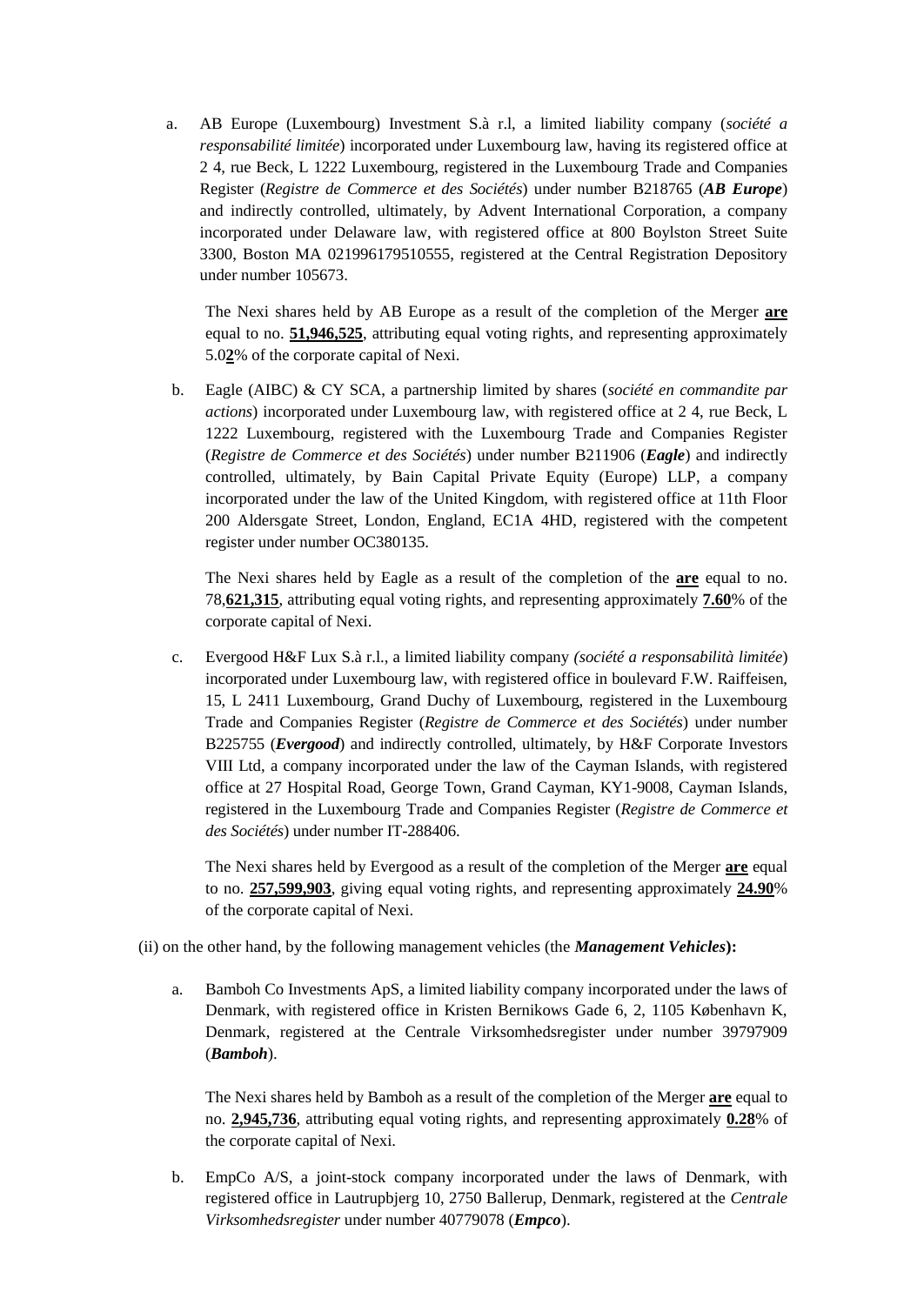The Nexi shares held by Empco as a result of the completion of the Merger **are** equal to no. **746,700**, attributing equal voting rights, and representing approximately **0.07**% of the corporate capital of Nexi.

c. nInvestment 1 ApS, a limited liability company incorporated under the laws of Denmark, with registered office in Lautrupbjerg 10, 2750 Ballerup, Denmark, registered at the *Centrale Virksomhedsregister* under number 39800675 (*Danish Manco*).

The Nexi shares held by Danish Manco as a result of the completion of the Merger **are** equal to no. **12,223,832**, attributing equal voting rights, and representing approximately **1.18**% of the corporate capital of Nexi.

d. nInvestment Lux S.C.Sp., a *société en commandite spéciale* incorporated under the laws of Luxemburg, with registered office in boulevard F.W. Raiffeisen, 15, L2411 Luxemburg, Luxemburg, registered at the Companies' and Trade Register of Luxemburg (*Registre de Commerce et des Sociétés*) under number 232312 (*nIv Lux*).

The Nexi shares held by nIv Lux as a result of the completion of the Merger **are** equal to no. **1,855,431**, attributing equal voting rights, and representing approximately 0.1**8**% of the corporate capital of Nexi.

e. Stargazer Invest ApS, a limited liability company incorporated under the laws of Denmark, with registered office at Fortkaj 30, 11. th., 2150 Nordhavn, Denmark, registered at the *Centrale Virksomhedsregister* under number 39796333 (*Stargazer*).

The Nexi shares held by Stargazer as a result of the completion of the Merger **are** equal to no. **678,734**, attributing equal voting rights, and representing approximately 0.07% of the corporate capital of Nexi.

# **5. Content of the Management Sell-Down Agreement**

#### *Purchase of Nexi shares*

In accordance with the Management Sell-Down Agreement, the Management Vehicles, as from the date of signing thereof and until the effective date of the Merger, have undertaken to abstain, and to give instructions to the employees and managers holding shares in the Management Vehicles (the *Managers*) to abstain, from purchasing, directly or indirectly, Nexi shares, except if in accordance with the Framework Agreement or as part of any employee incentive plan that may be agreed upon between the Management Vehicles and/or Managers and Nexi after the date of signing of the Management Sell-Down Agreement.

# *Sale initiated by the Management Vehicles*

In the event that, after the completion of the Merger and without prejudice to the terms of the Lockup Letters, one or more Management Vehicles shall propose to sell, transfer or dispose in any other way of the Nexi shares (the *Proposed Disposal*), the latter shall give written notice thereof to the Investors (the *Disposal Notice*). Upon receipt of a Disposal Notice, the Investors and the respective Management Vehicles shall discuss in good faith the terms and the amount of a coordinated sale of a portion of their respective Nexi shares (the *Sell-Down*). If, within 5 Business Days after the receipt of the Disposal Notice from the Investors, no agreement on the Sell-Down is reached, the Management Vehicles at hand shall be free to proceed with the Proposed Disposal. If an agreement on the Sell-Down is reached, the Management Vehicles participating in such agreements undertake to enter into lock-up agreements in relation to their Nexi shares which are not subject to the Sell-Down, provided that such lock-up agreements are *(i)* for a period not exceeding 90 calendar days from the date of completion of the Sell-Down and *(ii)* subject to the terms of the Lock-up Letters.